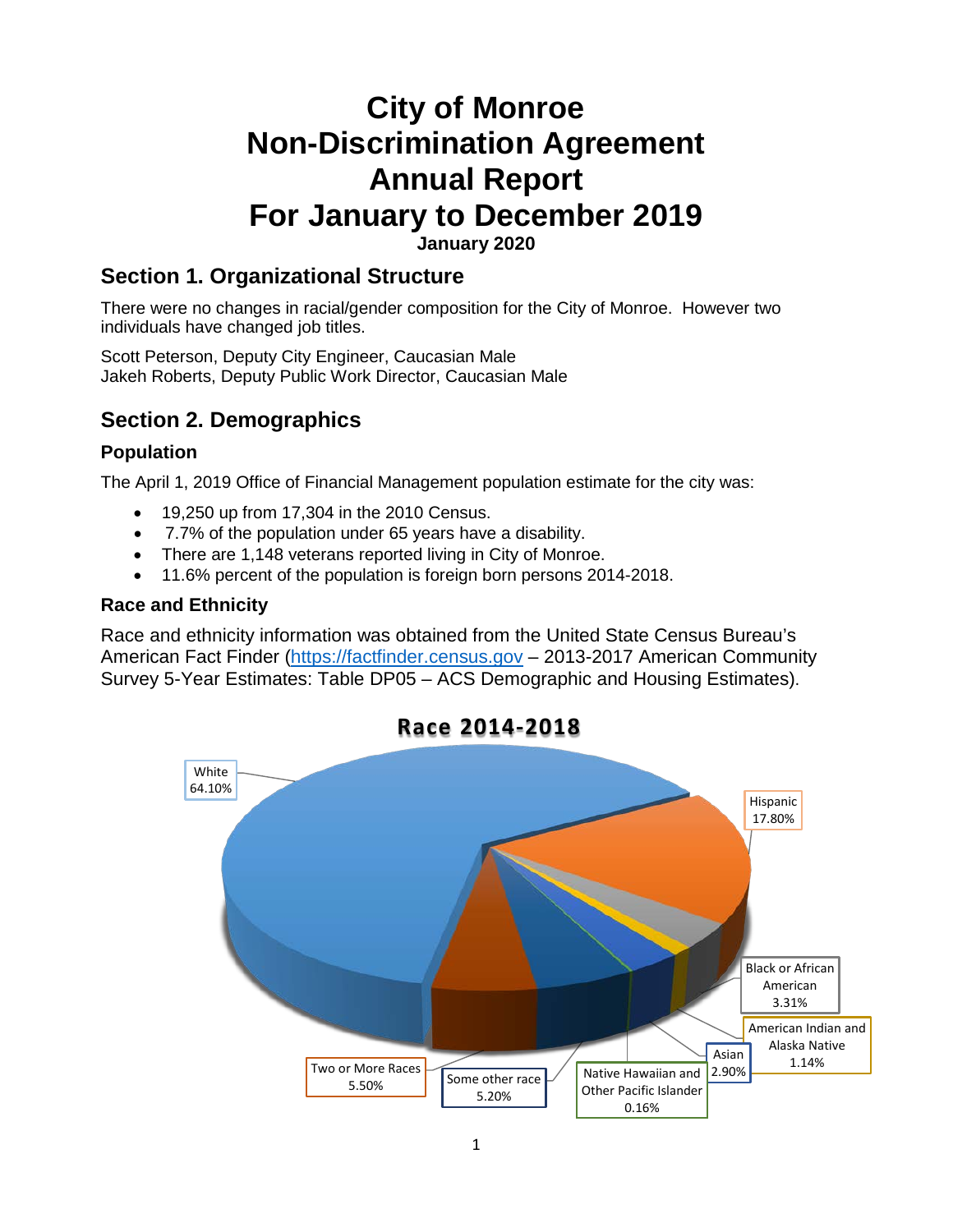#### **Language**

19.5% of the population (5 years and over) speaks a language other than English at home. Of the population that speaks a language other than English at home, 9.71% are considered to speak English "less than well". (United States Census Bureau's American Fact Finder [https://factfinder.census.gov](https://factfinder.census.gov/) – 2014-2018 American Community Survey 5-Year Estimates: Table S1601 – Language Spoken At Home)



In addition to the Census data, the Monroe School District had 5,210 students where English was spoken at home and 1,027 students where a language other than English was spoken at home.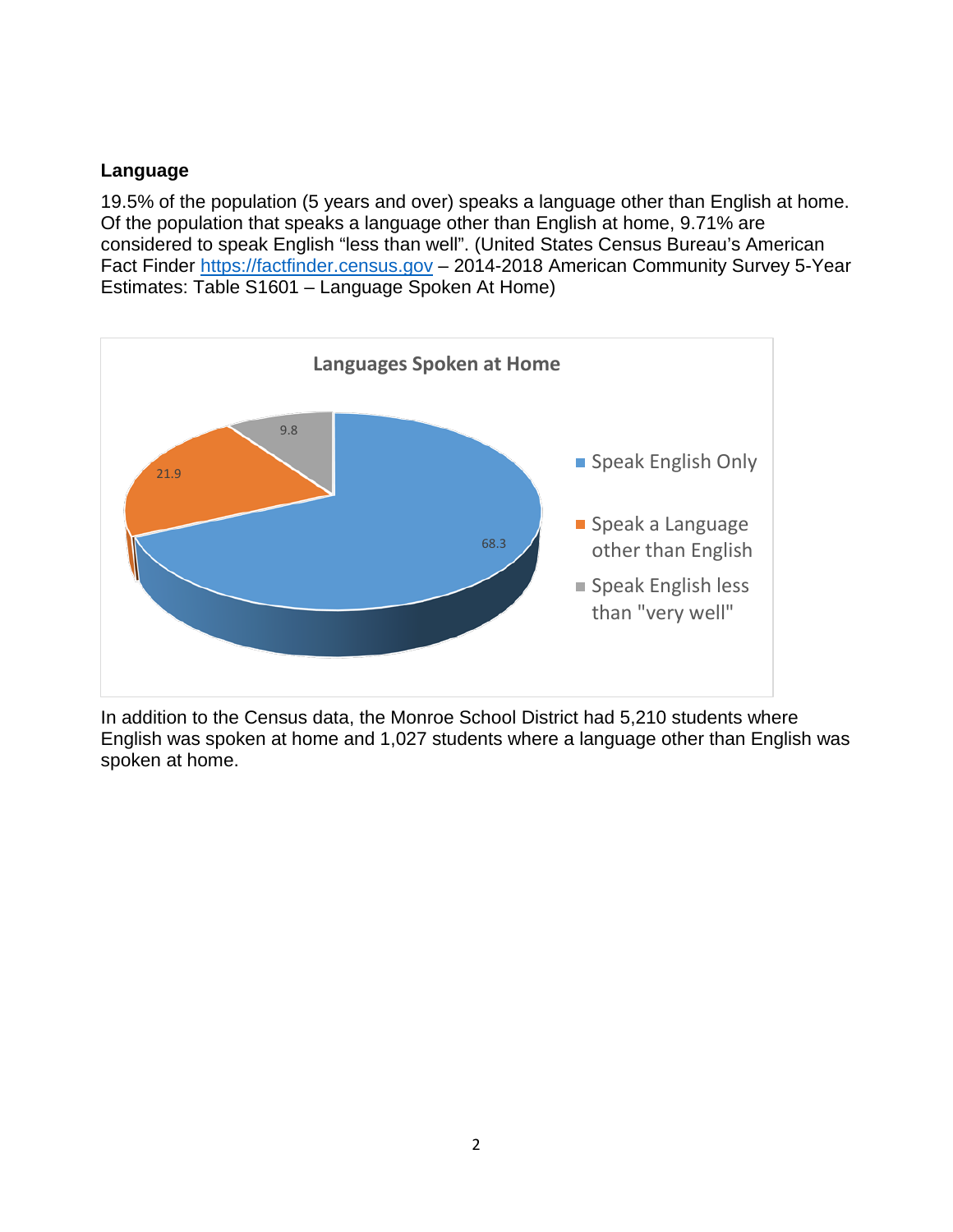|                          |                           |                 |                         | Monroe Park Place       |              |                | Frank          |              |
|--------------------------|---------------------------|-----------------|-------------------------|-------------------------|--------------|----------------|----------------|--------------|
|                          |                           | <b>District</b> | High                    | Middle                  | Sky Valley   | Fryelands      | Wagner         | Leaders in   |
|                          |                           | Wide            | School                  | School                  | Education    | Elementary     | Elementary     | Learning     |
| <b>Total Students</b>    |                           | 6237            | 1628                    | 846                     | 802          | 422            | 557            | 62           |
| <b>English at home</b>   |                           | 5210            | 1324                    | 655                     | 801          | 362            | 265            | 53           |
|                          | Free/Reduced Lunch        | 4269            | 1104                    | 509                     | 732          | 266            | 156            | 29           |
|                          | Not Free Lunch            | 941             | 220                     | 146                     | 69           | 96             | 109            | 24           |
| Spanish at home          |                           | 876             | 257                     | 171                     | $\mathbf{I}$ | 52             | 276            | 8            |
|                          | Free/Reduced Lunch        | 178             | 72                      | 25                      | 1            | 13             | 33             | $\Omega$     |
|                          | Not Free Lunch            | 698             | 185                     | 146                     | $\Omega$     | 39             | 243            | 8            |
| <b>Russian at home</b>   |                           | 32              | 10 <sup>°</sup>         | $\overline{\mathbf{4}}$ | $\bf{0}$     | 3              | $\mathbf{I}$   | $\bf{0}$     |
|                          | Free/Reduced Lunch        | 24              | 6                       | $\overline{2}$          | 0            | 3              | $\mathbf{1}$   | $\Omega$     |
|                          | Not Free Lunch            | 8               | 4                       | $\overline{2}$          | 0            | $\mathbf{0}$   | $\bf{0}$       | $\mathbf{0}$ |
| <b>Hmong</b> at home     |                           | 13              | 5                       | T.                      | $\bf{0}$     | $\bf{0}$       | 3              | $\mathbf{0}$ |
|                          | Free/Reduced Lunch        | 5               | $\overline{2}$          | $\Omega$                | 0            | $\Omega$       | $\Omega$       | $\Omega$     |
|                          | Not Free Lunch            | 8               | 3                       | 1.                      | 0            | $\Omega$       | 3              | $\Omega$     |
| <b>Ukrainian at home</b> |                           | 10              | $\overline{\mathbf{4}}$ | T.                      | $\bf{0}$     | $\bf{0}$       | $\bf{0}$       | $\bf{0}$     |
|                          | Free/Reduced Lunch        | 7               | 4                       | $\Omega$                | 0            | $\mathbf{0}$   | $\mathbf{0}$   | $\Omega$     |
|                          | Not Free Lunch            | 3               | 0                       | 1                       | 0            | $\bf{0}$       | 0              | $\Omega$     |
| <b>Finnish at home</b>   |                           | 6               | $\overline{2}$          | $\overline{2}$          | $\bf{0}$     | $\bf{0}$       | $\bf{0}$       | $\bf{0}$     |
| Punjabi at home          |                           | 6               | $\overline{2}$          | $\mathbf{0}$            | $\bf{0}$     | $\mathbf{0}$   | $\bf{0}$       | $\bf{0}$     |
|                          | <b>Cambodian at home</b>  | 6               | $\overline{2}$          | $\mathbf{0}$            | 0            | $\mathbf{0}$   | ı.             | $\mathbf{0}$ |
| <b>Romanian at home</b>  |                           | 6               | L                       | $\bf{0}$                | $\bf{0}$     | $\overline{2}$ | $\bf{0}$       | $\bf{0}$     |
| Swahili at home          |                           |                 | $\mathbf{0}$            | $\overline{2}$          | 0            | $\mathbf{0}$   | $\mathbf{2}$   | $\mathbf{0}$ |
| <b>French at home</b>    |                           |                 | 1                       | $\mathbf{0}$            | $\bf{0}$     | $\bf{0}$       | 1              | $\mathbf{0}$ |
|                          | Portuguese at home        |                 | 1                       | $\mathbf{0}$            | $\bf{0}$     | $\mathbf{0}$   | $\bf{0}$       | 1            |
| <b>Chinese at home</b>   |                           | 3               | $\overline{2}$          | 1                       | 0            | $\mathbf{0}$   | $\mathbf{0}$   | $\mathbf{0}$ |
| <b>Urdu at home</b>      |                           | $\overline{2}$  | $\bf{0}$                | $\mathbf{0}$            | 0            | $\mathbf{0}$   | $\bf{0}$       | $\bf{0}$     |
| <b>Arabic at home</b>    |                           | $\overline{2}$  | 0                       | $\mathbf{0}$            | 0            | $\mathbf{0}$   | $\overline{2}$ | $\mathbf{0}$ |
|                          | Hungarian at home         | $\overline{2}$  | $\overline{2}$          | $\bf{0}$                | $\bf{0}$     | $\mathbf{0}$   | $\bf{0}$       | $\bf{0}$     |
| <b>Thailand at home</b>  |                           | $\overline{2}$  | $\mathbf{0}$            | 1                       | $\bf{0}$     | $\bf{0}$       | $\bf{0}$       | $\mathbf{0}$ |
| Japanese at home         |                           | $\overline{2}$  | 1                       | $\bf{0}$                | $\bf{0}$     | $\bf{0}$       | $\bf{0}$       | $\bf{0}$     |
|                          | <b>Vietnamese at home</b> |                 | ı                       | $\mathbf{0}$            | $\bf{0}$     | $\mathbf{0}$   | $\bf{0}$       | $\bf{0}$     |
|                          | Lithuanian at home        | ı               | $\Omega$                | $\Omega$                | n            | 1              | $\Omega$       | $\mathbf{0}$ |

Note: Monroe School District boundary far exceeds the City of Monroe city limits. Data above doesn't necessarily reflect actual representation within the City.

#### **Income and Poverty**

The median household income is \$79,661 with 7.7% of the population below poverty level. Of the students in the Monroe School District, 72.4% are approved to receive free or reduced price lunch. (Quick Facts Monroe City, WA <https://www.census.gov/quickfacts/monroecitywashington>)

#### **Travel Habits**

Within the City of Monroe 6.6% households do not have a vehicle available for transportation. For those households that do have a vehicle available for transportation, 21.3% have one vehicle, 41.1% two vehicles, and 31.0% have three or more vehicles. Mean travel time to work (minutes) of workers 16 years+ is 31.1 minutes from 2014-2018

([https://www.census.gov/quickfacts/fact/table/monroecitywashington#\)](https://www.census.gov/quickfacts/fact/table/monroecitywashington).

#### **Housing and Living and Arrangements**

Median gross rent is \$1,308, with 2.95 persons per household. Owner-occupied housing rate is 63.1%.

Spanish speaking households were taken into consideration when delivering flyers, postcards, and door hangers. Accessibility is taken into consideration during the preconstruction meeting for each project. This includes wheel chair access on sidewalks and community transit bus stops needing relocation to assist the public using this mode of travel. No Title VI activities and/or studies were required in the list of projects shown below as Project Managers walked the project site for each individual project, conducted background research to determine the community composition and appropriate outreach required. No additional accessibility requirements were necessary.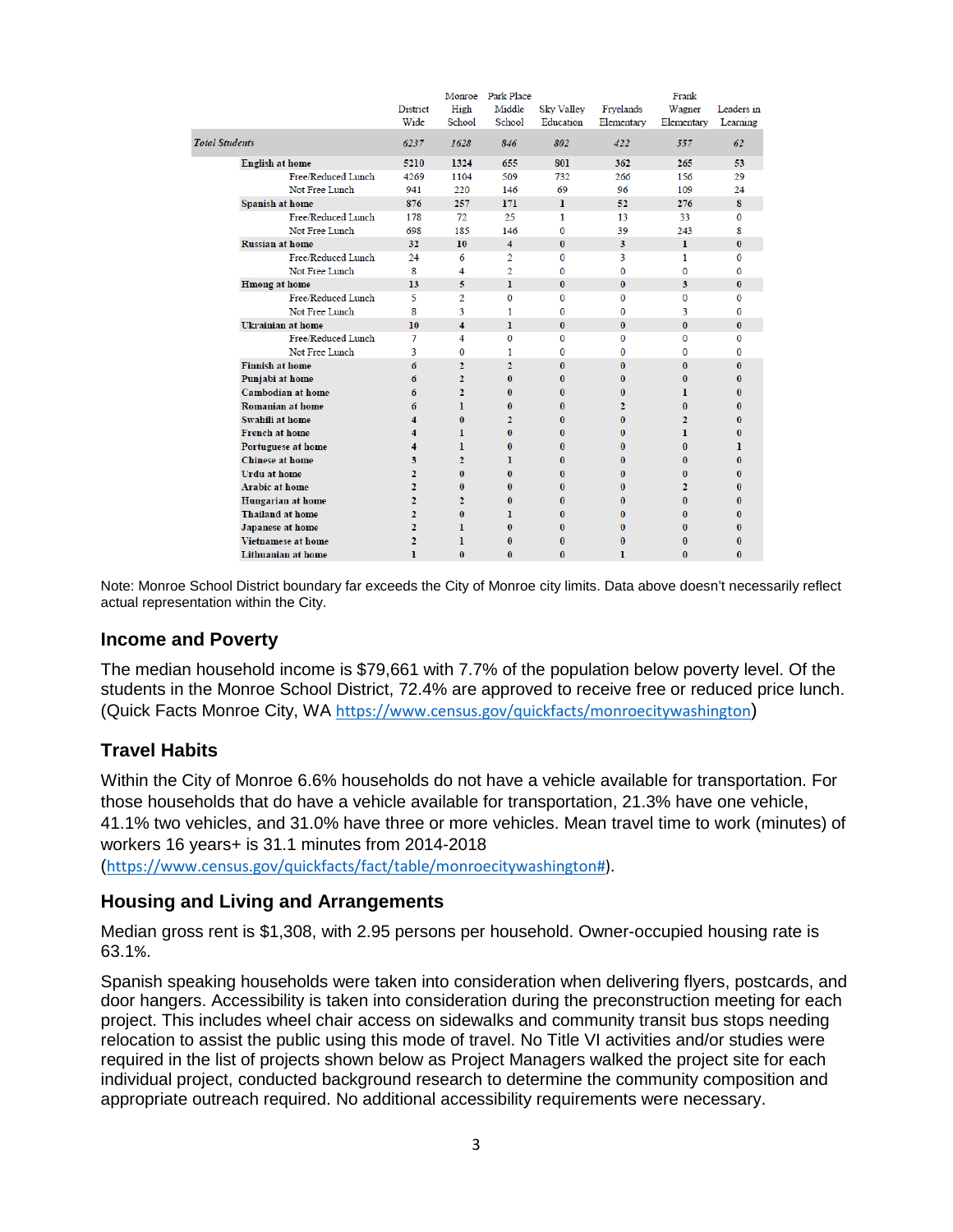# **Section 3. 2019 Public Outreach Activities-Non Transportation Projects**

Project Managers used appropriate outreach and notification protocols for individual projects on a case-by-case basis to determine special language needs based on the demographic characteristics of the area surrounding the project location. When necessary, written materials such as meeting notices and informational brochures are translated by Spanish speaking City staff. The Deputy City Engineer is responsible for all oversight on CIP projects and to verify appropriate Title VI language and assurances are included in contracts/solicitations.

| <b>Graden Water Main Replacement</b><br>M2018-0002              | Award           | Date of          |                             |                          |                      |
|-----------------------------------------------------------------|-----------------|------------------|-----------------------------|--------------------------|----------------------|
|                                                                 | Amount          | Award            | <b>Notification Date</b>    | English Spanish          | Phase                |
| Construction                                                    | \$629,363.28    | 2/27/2019        |                             |                          |                      |
| <b>Type of Communication w/Public</b>                           |                 |                  |                             |                          |                      |
| Neighborhood Flyer                                              |                 |                  | 4/18/2018                   | $\pmb{\mathsf{x}}$       | Design               |
| Open House                                                      |                 |                  | 1/31/2019 5:30pm-<br>7:30pm | x - Note<br>X            | Pre-<br>Construction |
| Open House Flyer                                                |                 |                  | handed out at Open<br>House |                          | Pre-<br>Construction |
| Postcard                                                        |                 |                  |                             | x - Note<br>$\mathsf{x}$ | Pre-<br>Construction |
| Announcement on City's Website                                  |                 |                  |                             | $\pmb{\times}$           |                      |
| 132nd Water Main Replacement<br>M2018-0003                      | Award<br>Amount | Date of<br>Award | <b>Notification Date</b>    | English Spanish          | Phase                |
| Construction                                                    | \$644,510.41    | 2/19/2019        |                             |                          |                      |
| Type of Communication w/Public                                  |                 |                  |                             |                          |                      |
| <b>Tri-fold Mailer</b>                                          |                 |                  | 4/16/2018                   | x - Note<br>$\pmb{\chi}$ | Pre-<br>Construction |
| Letter - Upcoming Construction                                  |                 |                  | 1/28/2019                   | $\pmb{\chi}$             | Pre-<br>Construction |
| 182nd Avenue Water Main Project<br>M2018-0005                   | Award<br>Amount | Date of<br>Award | <b>Notification Date</b>    | English Spanish          | Phase                |
| Construction                                                    | \$287,422.93    | 9/11/2019        |                             |                          |                      |
| <b>Type of Communication w/Public</b>                           |                 |                  |                             |                          |                      |
| Neighborhood Flyer                                              |                 |                  | 9/13/2019                   | $\pmb{\times}$           | Pre-<br>Construction |
| Announcement on City's Website                                  |                 |                  |                             | X                        | Construction         |
| Cascade View Drive Water Main<br>Replacement Project M2018-0004 | Award<br>Amount | Date of<br>Award | <b>Notification Date</b>    | English Spanish          | Phase                |
| Construction                                                    | \$533,441.67    | 8/13/2019        |                             |                          |                      |
| Type of Communication w/Public                                  |                 |                  | N/A                         |                          |                      |
| Project is located in a<br>commercial/light industrial area     |                 |                  |                             |                          |                      |

Spanish language materials were produced for the following projects:

# **Section 4. 2019 Public Outreach Activities- Transportation Related Projects**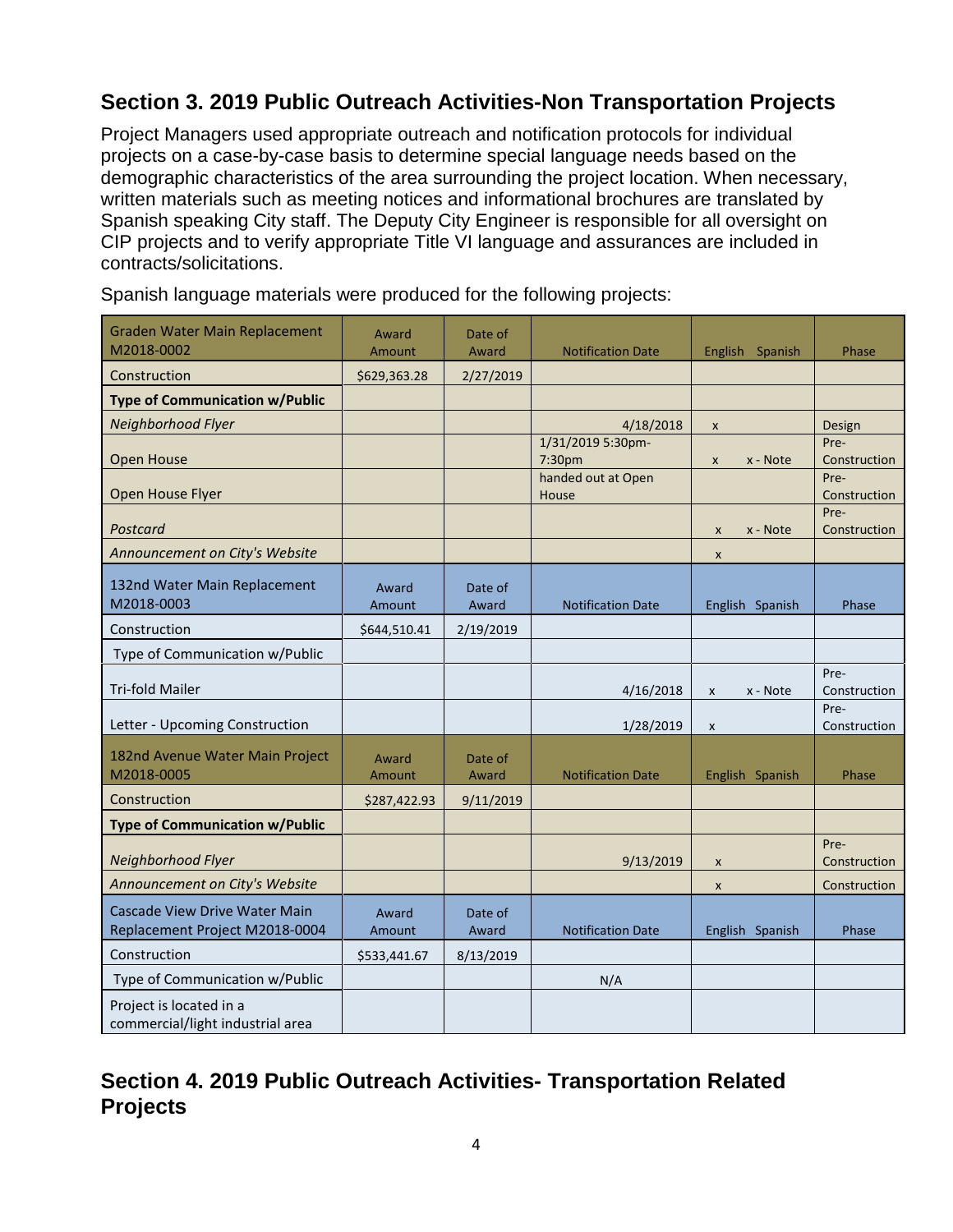The City of Monroe provides a wide range of transportation projects including ongoing programs and Capital Projects. During any given year, projects may include roadway and/or pedestrian/bicycle improvements. A list of current projects can be viewed on the City webpage at [http://www.monroewa.gov.](http://www.monroewa.gov/)

Project Managers will use appropriate outreach and notification protocols for individual projects and on a case by case basis determine specific needs for the more challenging projects (greater outreach/translator). The Deputy City Engineer oversees Project Managers and verifies appropriate Title VI language and assurances are included in contracts and solicitations.

|                                                                                                                                                                                                                                                                                                                                                                                                                                                                                | Award                                   | Date of          |                                                                                                                    | English                    |                                               |  |  |
|--------------------------------------------------------------------------------------------------------------------------------------------------------------------------------------------------------------------------------------------------------------------------------------------------------------------------------------------------------------------------------------------------------------------------------------------------------------------------------|-----------------------------------------|------------------|--------------------------------------------------------------------------------------------------------------------|----------------------------|-----------------------------------------------|--|--|
| Project                                                                                                                                                                                                                                                                                                                                                                                                                                                                        | Amount                                  | Award            | <b>Notification Date</b>                                                                                           | Spanish                    | Phase                                         |  |  |
| Kelsey/Blueberry Intersection<br>Improvements - M2018-0006                                                                                                                                                                                                                                                                                                                                                                                                                     |                                         | Date of<br>Award | <b>Notification Date</b>                                                                                           | English<br>Spanish         | Phase                                         |  |  |
| Project Design: Century West                                                                                                                                                                                                                                                                                                                                                                                                                                                   | \$92,500.00                             | 4/10/2018        |                                                                                                                    |                            |                                               |  |  |
| Type of Communication w/Public                                                                                                                                                                                                                                                                                                                                                                                                                                                 |                                         |                  |                                                                                                                    |                            |                                               |  |  |
| Rite Aid/Denny's Ltrs sent re: project                                                                                                                                                                                                                                                                                                                                                                                                                                         |                                         |                  | 2/17/17, 8/15/18, 6/21/19                                                                                          | $\pmb{\times}$             | Project<br>Engineering / Pre-<br>Construction |  |  |
| Open House Post Card - mailed to 1880<br><b>Residents</b>                                                                                                                                                                                                                                                                                                                                                                                                                      |                                         |                  | Mailed 6/20/18                                                                                                     | X<br>X                     | Pre-<br>Construction                          |  |  |
| Open House Flyer - FB Posting, PCMS<br>Msg Boards and Sandwich Boards                                                                                                                                                                                                                                                                                                                                                                                                          |                                         |                  | Avail @ Open House<br>6/26/19                                                                                      | $\mathsf{x}$<br>Translator | Pre-<br>Construction                          |  |  |
| Construction                                                                                                                                                                                                                                                                                                                                                                                                                                                                   | \$322,093.00                            | 7/23/2019        | Ltrs to Bus. 7/29/2019                                                                                             | X                          | Construction                                  |  |  |
| This project addresses traffic and pedestrian safety concerns for this intersection as well as stormwater. Project will improve safety and<br>reduce congestion at intersection and along railroad tracks by creating a northbound left turn lane and providing queuing capacity for<br>vehicles heading to US2. A low profile mountable concreate island as well as a non-mountable concrete curb will assist in traffic movement<br>providing vehicle and pedestrian safety. |                                         |                  |                                                                                                                    |                            |                                               |  |  |
| Chain Lake Road Phase 2a - Pedestrian<br>Facility - M2016-0011                                                                                                                                                                                                                                                                                                                                                                                                                 | CM-<br>2629(001)                        | Date of<br>Award | <b>Notification Date</b>                                                                                           | English<br>Spanish         | Phase                                         |  |  |
| Project Design: WHPacific                                                                                                                                                                                                                                                                                                                                                                                                                                                      | \$250,053.52                            | 1/16/2018        |                                                                                                                    |                            | Design                                        |  |  |
| <b>ROW: Universal Field Services</b>                                                                                                                                                                                                                                                                                                                                                                                                                                           | \$200,965.00                            | 2/21/2018        |                                                                                                                    |                            | <b>ROW</b>                                    |  |  |
| Type of Communication w/Public                                                                                                                                                                                                                                                                                                                                                                                                                                                 |                                         |                  | <b>Property Owner Packet</b><br>(included Title VI) outlining<br>project provided to all owners<br>for 18 parcels. |                            |                                               |  |  |
| This project provides for a new shared pedestrian/bicycle path along the north/west side of Chain Lake Road beginning at its current end<br>across from Country Crescent Boulevard and extending northerly to the City limits. Design is complete and waiting for final ROW acquisition.<br>ROW is anticipated to be complete Summer 2020, with construction to follow.                                                                                                        |                                         |                  |                                                                                                                    |                            |                                               |  |  |
| 2019 Annual Road Maintenance                                                                                                                                                                                                                                                                                                                                                                                                                                                   | Award                                   | Date of          |                                                                                                                    | <b>English</b>             |                                               |  |  |
| M2019-0002                                                                                                                                                                                                                                                                                                                                                                                                                                                                     | Amount                                  | Award            | <b>Notification Date</b>                                                                                           | Spanish                    | Phase                                         |  |  |
| <b>In House Design</b>                                                                                                                                                                                                                                                                                                                                                                                                                                                         |                                         | <b>XXX</b>       |                                                                                                                    |                            | Project<br>Engineer                           |  |  |
| Type of Communication w/Public for CN                                                                                                                                                                                                                                                                                                                                                                                                                                          |                                         |                  |                                                                                                                    |                            |                                               |  |  |
| Facebook Postings, Mayor's Weekly<br>Email - Monroe This Week, City Website                                                                                                                                                                                                                                                                                                                                                                                                    |                                         |                  | 2019 - 5/31, 6/21, 7/26,<br>9/19, 9/27, 10/3                                                                       | X                          |                                               |  |  |
| Construction                                                                                                                                                                                                                                                                                                                                                                                                                                                                   | $\overline{\mathsf{S}}$<br>1,377,461.89 | 4/24/2019        | 1/12/2018                                                                                                          | $\pmb{\times}$             | Construction                                  |  |  |
| The City's long-term road surface maintenance program is designed to maintain the City's streets. A transportation Benefit District has been<br>established to help maintain existing streets. Work includes new asphalt surfacing, roadway striping and upgrading adjacent sidewalk ramps<br>to current standards for ADA.                                                                                                                                                    |                                         |                  |                                                                                                                    |                            |                                               |  |  |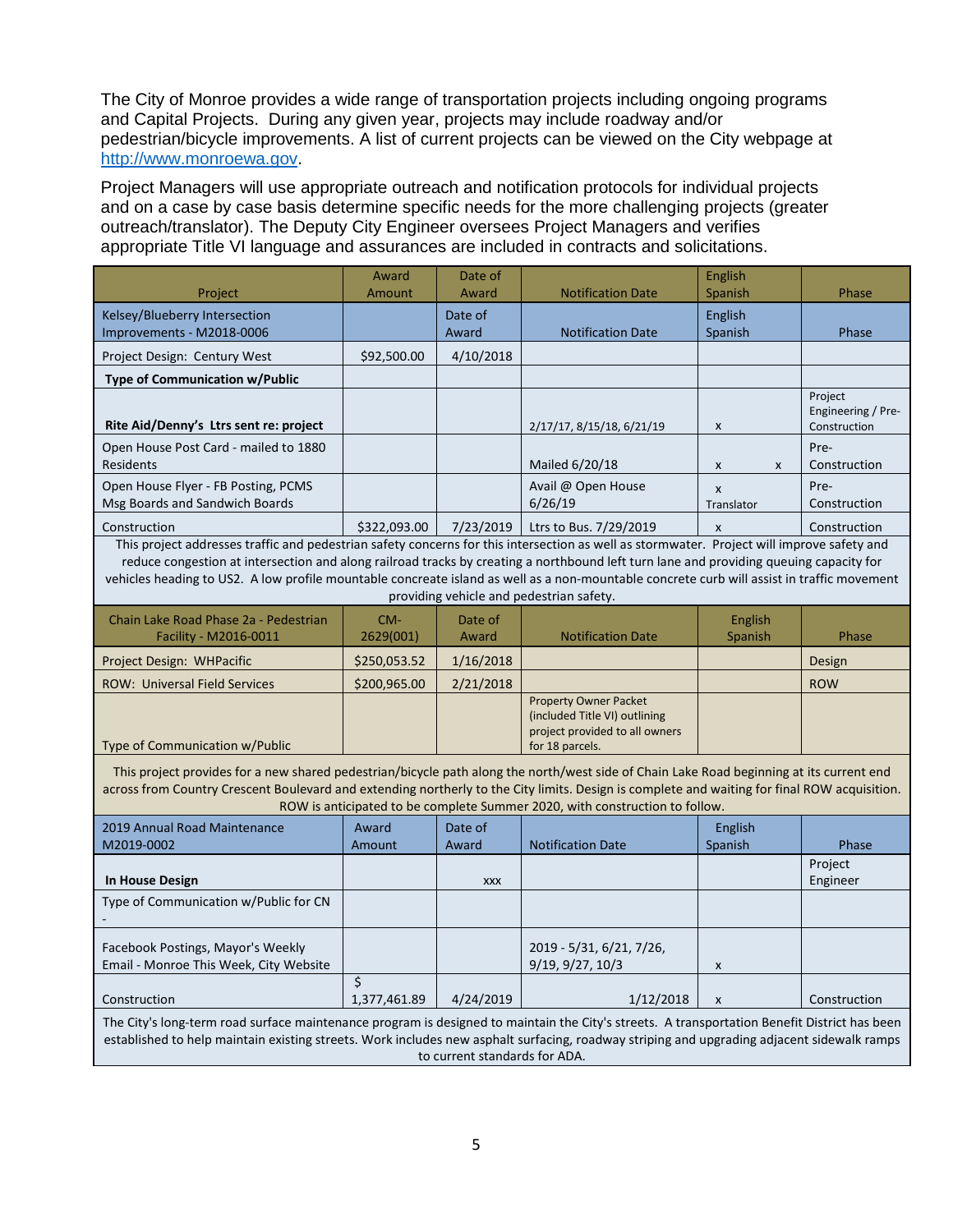All formally bid projects are advertised in the Daily Journal of Commerce are available at plan centers. Projects not requiring formal bids use the Municipal Research and Services Center Small Works Roster and the Architectural and Engineering Roster to select consultants.

A Title VI Non-Discrimination statement is included in all contracts.

The Public Works Division will take into account the demographic statistics and Environmental Justice considerations when evaluating the transportation improvement programs and projects with the Title VI Coordinator. If the demographic data reveals that this area is predominately a minority community it will be the City's goal to: 1) Work with a translator for possible open house or mailings as well as outreach materials; 2) Press Releases will be sent to La Raza.

In order to ensure that minority, women, and disadvantaged firms are provided equal opportunity to participate in the contracting arena the City of Monroe requires good faith effort on the part of bidders to meet the DMWBE goals of grant funded projects.

The Kelsey/Blueberry Intersection project included a professional translator for the Open House. This was based on observed population near the project believed to be of Hispanic Latino descent. The City's newly created list of Translators was used. One translator for the Open House totaled \$100.00.

# **Section 5. Environmental Justice Populations Impacts**

During the reporting period no City of Monroe projects had potential adverse impacts to minority and/or low-income Environmental Justice populations; no persons were displaced, no long term noise increased resulted from the projects and no neighborhoods were bisected.

## **Section 6. ROW Acquisition**

Nine (9) ROW acquisitions were completed in 2019 for the Chain Lake Road Phase 2A project. This project will create a pedestrian/bike path along the west side of Chain Lake Road. Universal Field Services was the consultant used for all ROW acquisitions on this project. No minority, low-income, disabled or LEP persons were affected by this acquisition. Accommodations were made for two property owners who are elderly by conducting all meetings, and necessary business at the property owner's home, no relocation required.

| Project Name                | <b>Property Activity</b>                                               | <b>Tax Parcel</b> | <b>Present Land</b><br>Use | <b>Households</b><br>Affected-Special<br>Considerations |
|-----------------------------|------------------------------------------------------------------------|-------------------|----------------------------|---------------------------------------------------------|
| Chain Lake<br>Road Phase 2A | <b>TCE Easement/Permanent</b><br>Slope Easement                        | 28073100201300    | Residential                | 0                                                       |
| Chain Lake<br>Road Phase 2A | <b>TCE Easement/Permanent</b><br>Slope Easement Partial<br>Acquisition | 28073100202400    | Residential                |                                                         |
| Chain Lake<br>Road Phase 2A | <b>TCE Easement/Permanent</b><br>Slope Easement                        | 28073100200200    | Residential                | 0                                                       |

Property acquisitions for transportation projects during 2019: